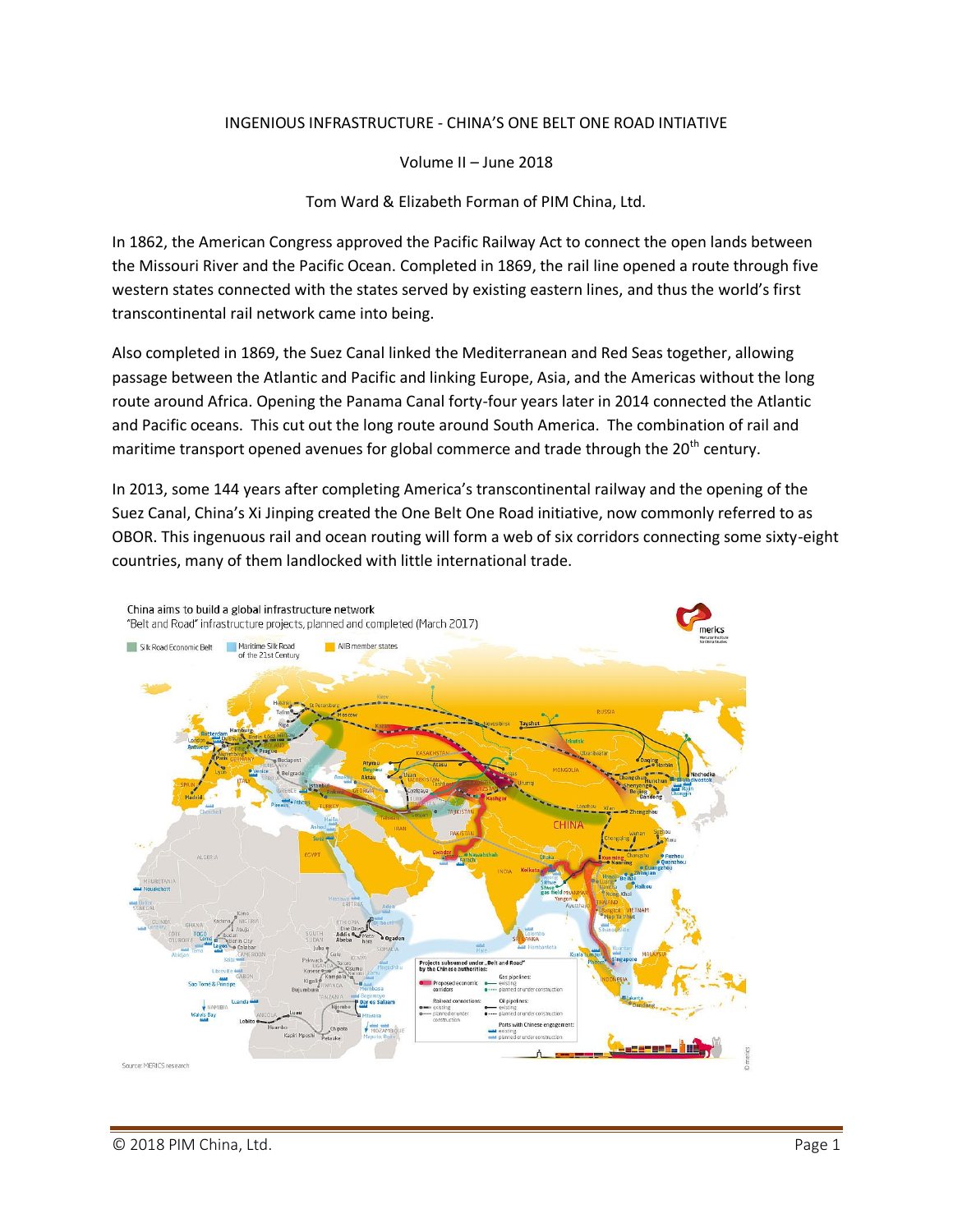The initiative has critics. The challenges of financing, construction, and security are well noted. Effects on the environment, the juggling of regional politics, and the actual efficiency of the initiative's routes are being routinely discussed. And yet, OBOR is a grand vision and a feat of planning and engineering across borders that will alter the economic—and quite likely the political—landscapes of Asia.

OBOR is imagined as being a revival of the ancient Silk Road. With this in mind, the six corridors OBOR will consist of are the New Eurasian Land Bridge, the China-Mongolia-Russia Corridor, the China-Pakistan Corridor, the China-Indochina Peninsular Corridor, the Bangladesh-China-India-Myanmar Corridor, and the China-Central Asia-West Asia Corridor.<sup>1</sup> The New Eurasian Land Bridge will consist of a massive railway system stretching from China to Europe, while the five remaining corridors' initiatives include railroads, highways, improved air travel infrastructure, and other improvements to trade and communications technology.<sup>2</sup>

Development has already begun along the OBOR routes. On Kazakhstan's border with China, the Kazakh government has created the Khorgos-East Gate Special Economic Zone. Khorgos is a new dry port on the OBOR, and management of the project is aiming to turn Khorgos into a "new Dubai" complete with tax exemptions and a place for merchants to shop for new products.<sup>3</sup> Things are developing on the other side of the border, too. A similarly-named city, Horgos, is a newly-built city on the Chinese side of the border and will specialize in robot manufacturing with the goal of building and exporting 10,000 robots each year.<sup>4</sup>

The China-Kazakh border is not the only place where OBOR is spurring new city development. A new city called Kobylany is coming to life along the Poland-Belarus border, where there will be a new dry port and free industrial zone.<sup>5</sup> In China, Lanzhou New Area in Gansu province has been developed and is slowly reviving Lanzhou's ancient reputation as a bustling trade city. The new city of Anaklia in Georgia, the planned Colombo Financial City in Sri Lanka, and the completed-but-underused city of Hambantota on Sri Lanka's southern coast add to the list of new cities along the New Silk Road.<sup>6</sup>

OBOR-related city development has progressed rapidly. In December of 2017, after nearly eight years of losses, Sri Lanka formally handed over control of Hambantota port to a Chinese company, marking the beginning of a 99-year lease and a 1.12 billion USD deal, paid in stages to the Sri Lankan government.<sup>7</sup> Construction of Anaklia's deep sea port, it is reported, is in "full swing,"<sup>8</sup> and in December of 2017 it was announced that Chinese company ZPMC would be investing 50 million USD in the port project as part of OBOR.<sup>9</sup> The port is expected to process 100 million tons of cargo per year by 2025, which would secure its place as Georgia's biggest port.<sup>10</sup> Colombo Financial City, originally planned as a port city, is now being pursued as an International Financial Center under the Colombo International Financial City Project. It is now slated to become a financial hub situated between Singapore and Dubai.<sup>11</sup> The port itself, still crucial to the project, includes a substantial amount of land reclamation and is being jointly financed and developed by the Sri Lankan government and Chinese company CHEC Port City Colombo (Pvt) Ltd. It is expected to be fully completed in approximately 25 years.<sup>12</sup>

Some of these new cities—namely Anaklia and Hambantota—are centered around the development of deep sea ports. While Anaklia's deep sea port makes up part of the OBOR land route, the development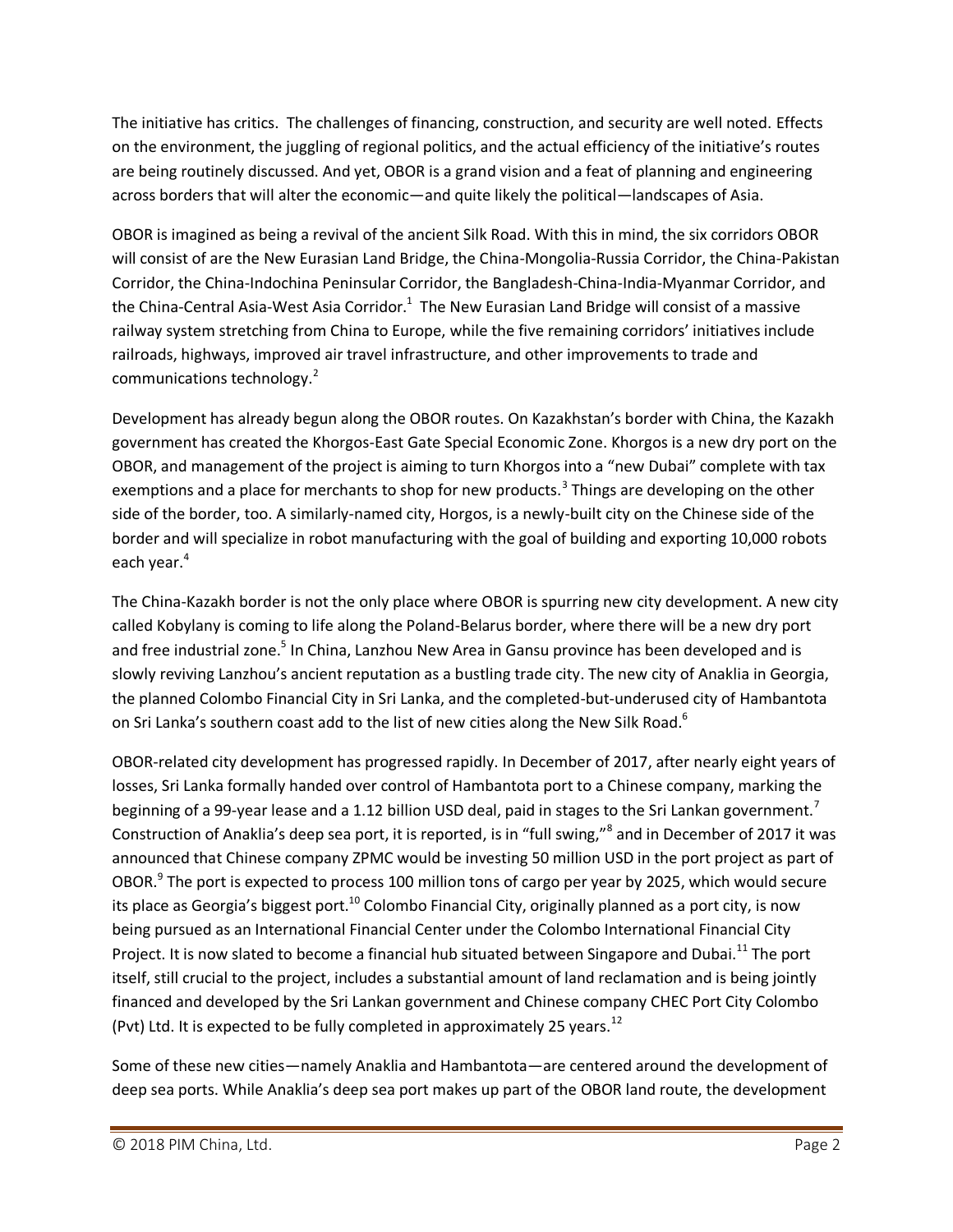of deep sea ports is also crucial to the Maritime Silk Road of the  $21<sup>st</sup>$  century (MSR), the seagoing portion of OBOR. The MSR can be separated into three major routing groups: the Southeast Asian Route, the South Asia and Persian Gulf Route, and the Indian Ocean West Coast Routes, the last of which includes the coast of East Africa.<sup>13</sup> These sea routes will begin in China's Fujian province and sail all the way to Venice, with stops in Kuala Lumpur, Colombo, Nairobi, and Athens, among others.<sup>14</sup> In fact, China's port projects are rapidly expanding. In Southeast Asia alone, China-funded and China-invested port projects include two different ports in Malaysia, a port in Indonesia, $^{15}$  and a seventy-percent stake in an important port in Myanmar.<sup>16</sup> Chinese companies have bought the third-largest port in Turkey and have major interests and involvement in a port project in Pakistan, which is part of the effort to link Pakistan with Western China.<sup>17</sup> Indeed, China now has port holdings in "Greece, Myanmar, Israel, Djibouti, Morocco, Spain, Italy, Belgium, Côte d'Ivoire, Egypt, and around a dozen or so other countries," including some as far across the world as South America.<sup>18</sup>

South America, Latin America, and the Caribbean may seem like unlikely participants in the Belt and Road's grand agenda, but recently they have been filling important roles. In May of this year, China agreed to bring OBOR to Trinidad and Tobago and align with the Caribbean nation's development strategies.<sup>19</sup> Trinidad and Tobago's Prime Minister, Keith Rowley, noted in a meeting with President Xi Jinping that Trinidad and Tobago was important on the ancient Maritime Silk Road, too; Chinese merchants first arrived in 1806.<sup>20</sup> Earlier this year, in January, China formally invited Latin America to participate in new OBOR projects and initiatives at a meeting for the Community of Latin American and Caribbean States (CELAC).<sup>21</sup> After that meeting, only Panama had formally joined the Belt and Road Initiative, but the door was opened for the 33 member countries to participate.<sup>22</sup> As far back as 2016, China had plans for a railway between Brazil and Peru, $^{23}$  a massive undertaking and an indication that China is looking for the Belt and Road to extend all the way across the globe.

China has also opened a naval base in Djibouti, which would be its first overseas military installation and will play a crucial role in China's vision of a "peaceful and prosperous" Maritime Silk Road.<sup>24</sup> The base opened in late July, 2017.<sup>25</sup> In January of this year, it was reported that China also has plans for a similar naval base in Gwadar, Pakistan.<sup>26</sup> The MSR will help OBOR reach even further than its land routes allow and will involve even more countries in its overall effort.

It is no secret that the creation and development of the OBOR will take an enormous sum of money from both China and the nations involved. It is said that the project will require 1 trillion USD in infrastructure investment.<sup>27</sup> The many initiatives planned and already in the works will be financed by the Asian Infrastructure Investment Bank (AIIB) and the Silk Road Fund. The AIIB has provided 1.7 billion USD in loans for nine separate OBOR infrastructure projects, while the Silk Road Fund has already made 4 billion USD in investment and President Xi has promised another 100 billion RMB from China to the Fund. In addition, Xi announced at the Belt and Road Forum that the China Development Bank and the Export-Import Bank of China would loan 380 billion RMB to OBOR-involved countries and that China would provide 60 billion RMB to "developing countries and international organizations participating in the Belt and Road."<sup>28</sup> Recently, in April of this year, the governor of the People's Bank of China announced that China plans to work with "international organisations, commercial lenders and key financial centres such as Hong Kong and London to diversify funding sources" for OBOR.<sup>29</sup> Funding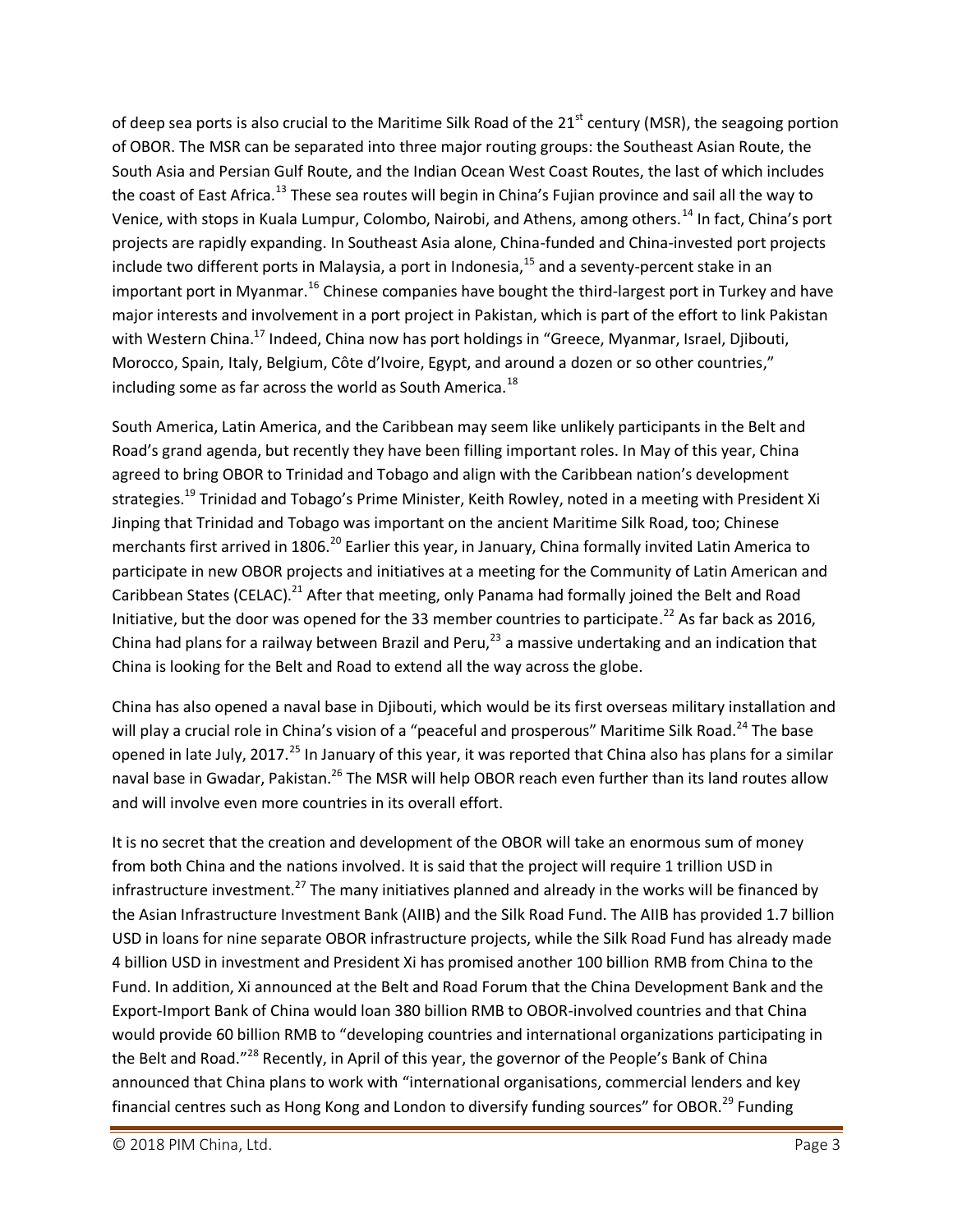questions and their answers are necessarily complicated for such an immense affair, but OBOR appears well funded from the outset and on the right track to gain and maximize funds through international cooperation.

While the scope of physical development in OBOR countries is apparent, the economic benefits for countries involved should also be large. A main facet of the initiative is that it will bring a huge increase in connectivity to landlocked nations. The case of Khorgos, Kazakhstan has already been discussed; the city is near the Eurasian Pole of Inaccessibility, meaning it is one of Eurasia's farthest points from an ocean.<sup>30</sup> Bringing railways and a dry port to Kazakhstan will aid in the development of this remote land.

Railways are on their way to being built in Malawi, Zimbabwe, and Zambia, three countries that also fit in to China's OBOR infrastructure goals. These countries have vast natural resources, namely, tobacco, copper, and fish, that have historically been difficult to move and export due to poor infrastructure. The availability of railway transportation will bring a more cost-effective and efficient way to move cargo and bring profit to the region.<sup>31</sup> In Zimbabwe, representatives from China Railway Group Limited visited in late March of this year to discuss the building of metro rail lines throughout the country.<sup>32</sup> In addition, ground broke on a China-funded, several-hundred kilometer roadway project in Zambia in September of 2017.<sup>33</sup> Another new railway opened in Kenya in 2017, traveling from Mombasa, a port city, to Nairobi, which is far inland. The new train, the Madaraka, or Freedom, Express, makes the journey in half the time it takes by truck and replaces the old and poor-quality "Lunatic Express," built during the era of British colonialism. The railway was ninety percent funded by the China Export-Import Bank, Kenya paid the other ten percent, and there are plans to eventually extend the railway to Uganda, Rwanda, South Sudan, Burundi, and Ethiopia, bringing connectivity to five more countries.<sup>34</sup> Now celebrating its oneyear anniversary of passenger and freight service, the Madaraka Express has so far carried approximately 1.3 million passengers between Nairobi and Mombasa.<sup>35</sup>

A project of this size comes with a myriad of concerns. One of those is about security along OBOR's land and sea routes. There are numerous security cooperation institutions in place across the OBOR regions, but traditional and non-traditional security concerns still exist. One such worry involves land disputes, such as the dispute between India and Pakistan over Kashmir, the ongoing Israeli-Palestinian conflict, and other territory and border disputes throughout East, South, and Central Asia. These disputes are seen as negative for stability in Western China. On the ocean, concerns include disputes over the South China Sea, the Diaoyu Islands in the East China Sea, and conflicts over island groups with Vietnam and the Philippines. Without solutions to these issues, cooperation between involved OBOR nations could be compromised.<sup>36</sup>

Non-traditional security concerns include terrorism on land and piracy on the seas. The OBOR runs through unstable territories with extremist group activity, causing potential danger to both the goods being carried and the Chinese and local workers along the route. Though great strides have been made with regard to piracy, it is still a serious safety concern along the routes of the MSR.<sup>37</sup> Both Chinese and global security firms have been eager to sign contracts to protect both the people and the infrastructure along the OBOR, and Pakistan in particular has provided a segment of its armed forces to protect Chinese projects.<sup>38</sup>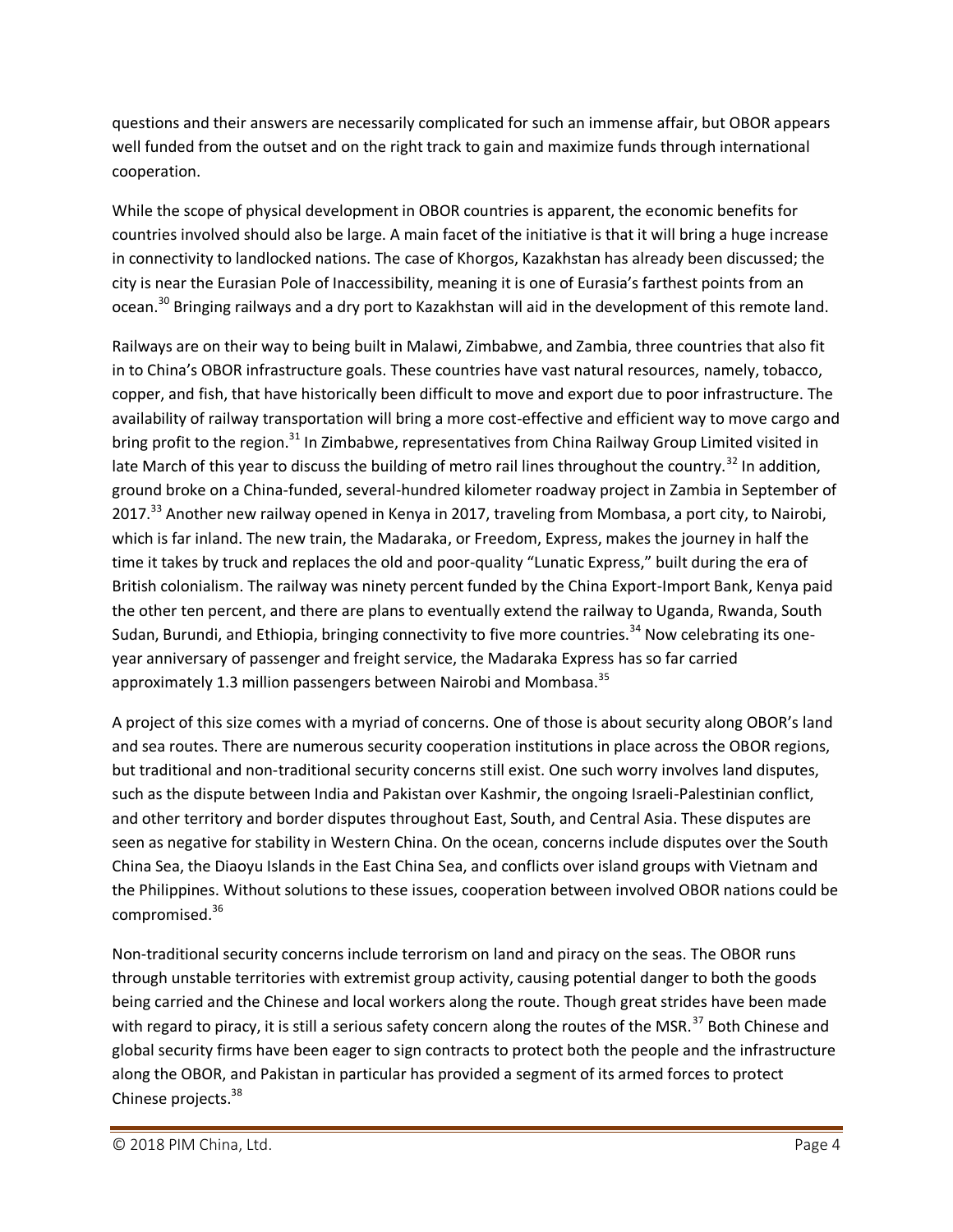There are, too, environmental worries associated with OBOR projects. Much of the proposed infrastructure would be fossil fuel-dependent, and guidelines on sustainability have not been released.<sup>39</sup> There have been major environmental concerns in regard to the proposed high-speed rail between Northern Thailand and Bangkok,<sup>40</sup> but as of early December, 2017, an environmental impact assessment (EIA) had been conducted and the railway had been approved by Thailand.<sup>41</sup> Recent reports indicate that construction of the new rail project will fully begin in March of 2019.<sup>42</sup> Concerns over the impact on wildlife accompany the new Freedom Express in Kenya.<sup>43</sup>

OBOR-involved nations are also considering the potential debt burden to countries who borrowed a great deal from China for infrastructure. An example of this is Kenya, which is 3.2 billion USD in debt to China for the Freedom Express.<sup>44</sup> The same concern abounds for the 6 billion USD China-Laos railway project.<sup>45</sup> The International Monetary Fund (IMF) assessed in 2017 that Zambia is at risk for debt distress because of its loans from China.<sup>46</sup> In Sri Lanka, the government borrowed a huge sum of money from China to build Hambantota port. Now, heavily in debt and unable to pay, the country has had to hand over control of the port to China Merchant Group in exchange for debt relief. Concerns continue, though, that all the new profits from the port are going directly to China instead of aiding Sri Lanka.<sup>47</sup> In a similar monetary vein, there are serious criticisms of the true efficiency of OBOR's railways. One report notes that Spain is transporting olive oil to China via railway, but the process is tedious and not costeffective. The oil must be shipped at certain times of the year and be wrapped in thermal blankets in order for the product to survive the journey through extreme cold and/or heat,<sup>48</sup> making this method incredibly inefficient. It is also argued that perishable goods that that must complete their journey quickly and on time will always be transported by air.<sup>49</sup> Many are skeptical of OBOR's potential for greater efficiency than sea or air travel.

Even amid all the concerns about the One Belt One Road Initiative, it is still arguable that the pros outweigh the cons in this endeavor. For indication of success, one must look no further than the train that runs from Yiwu in Zhejiang Province, China, to Tehran, which cuts the trip down from 45 days to just 14. This is boosting Iran's income and linking Iran to other economies in the region.<sup>50</sup> Perhaps of even greater import is the train that runs from Yiwu all the way to London, a journey which crosses 12,000 kilometers and nine countries in just 18 days as opposed to the traditional 35. $^{51}$  In terms of timeliness, this is a remarkable accomplishment. Of course, this project, too, has attracted criticism; it is said that train transport along this route is between two-thirds and two and a half times more expensive than sea transport, depending on the direction traveled. Beyond that, the train can carry much less than a traditional container ship,<sup>52</sup> which points toward the previously discussed criticism over the efficiency of OBOR railways.

Regardless of early criticisms, this magnitude of a project is not completed overnight, and in the coming years, more successes like the Yiwu-Tehran railway could come to light and become increasingly costeffective and efficient. In the meantime, more and more nations are joining the Belt and Road Initiative. Trade talks have begun with Mauritius, and discussions have expanded and continued with Georgia and Pakistan.<sup>53</sup> In April of this year, China and Indonesia signed 23.3 billion USD in OBOR contracts, <sup>54</sup> and construction of a Jakarta-Bandung high-speed railway, backed jointly by China and Indonesia, is already underway.<sup>55</sup> Projects have begun in Brunei,<sup>56</sup> and in May, Nigeria signed a 6.68 billion USD deal with a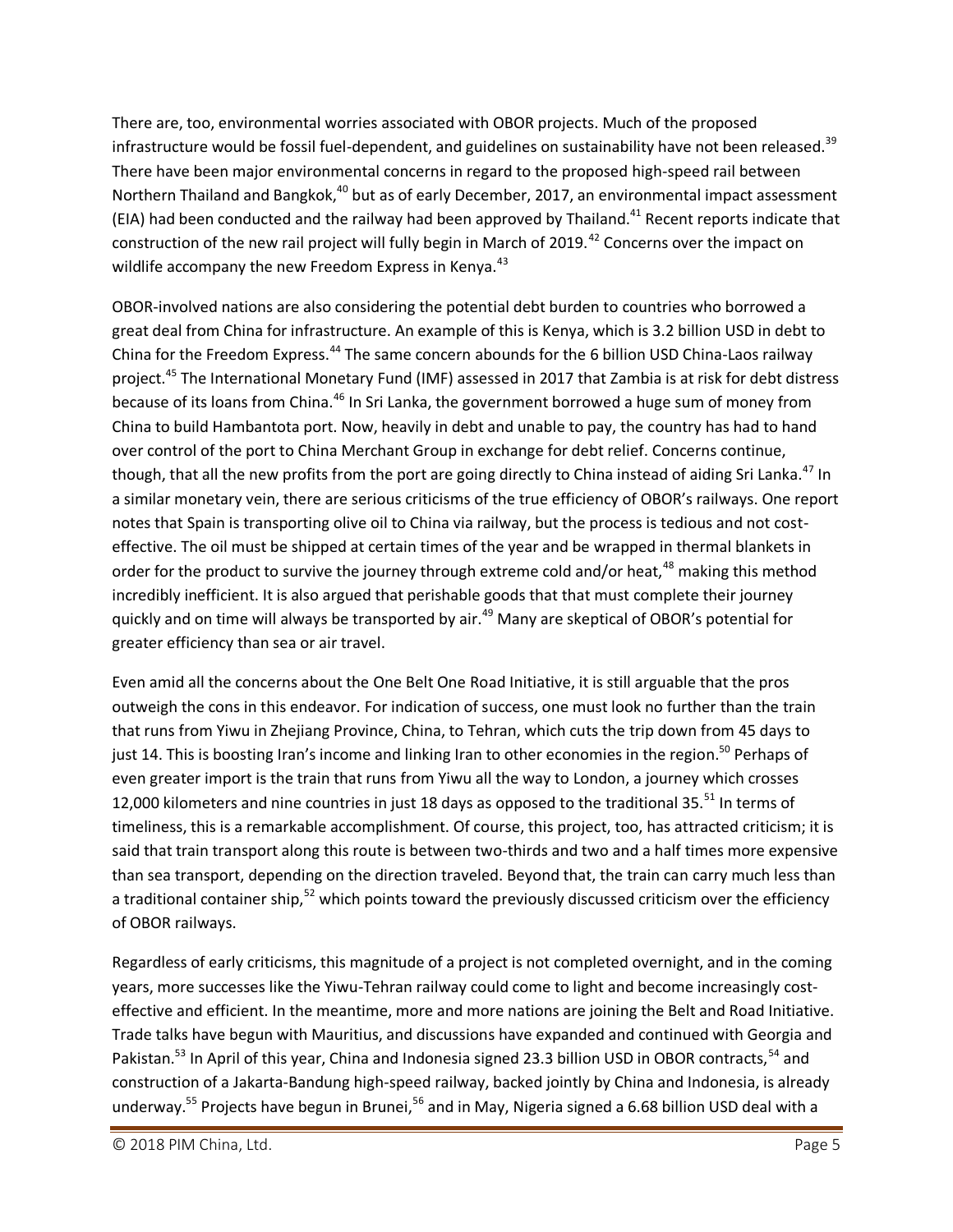Chinese firm to continue building the Lagos-Kano rail line.<sup>57</sup> It has been reported that as of the end of April, 2018, "China had built 75 economic and trade cooperation zones along the Belt and Road countries," and that more than 3,800 companies were involved in these cooperation zones.<sup>58</sup>

OBOR shows no signs of slowing this rapid progress. The One Belt One Road and the Maritime Silk Road are linking major subsections of the world, and they are on their way way to joining the West's successes as one of the major infrastructure projects of the twenty-first century.

*This initial report was researched and written by Tom Ward and Elizabeth Forman of PIM China, Ltd. It is provided courtesy of PIM China, Ltd. [www.pimchina.com.](http://www.pimchina.com/) For further information on how OBOR may benefit your company write to [tomward@pimchina.com](mailto:tomward@pimchina.com)*

## Notes

1 Jane Perlez and Yufan Huang, "Behind China's \$1 Trillion Plan to Shake up the Economic Order," *The New York Times,* May 13, 2017, sec. Business Day, https://www.nytimes.com/2017/05/13/business/china-railway-one-beltone-road-1-trillion-plan.html.

2 "One Road," *OBOReurope,* accessed January 17, 2018. http://www.oboreurope.com/en/beltandroad/one-belt/. <sup>3</sup> Wade Shepard, "Why Kazakhstan Is Building A 'New Dubai' On the Chinese Border," *Forbes,* February 28, 2016, https://www.forbes.com/sites/wadeshepard/2016/02/28/will-a-place-called-khorgos-become-the-nextdubai/2/#5e81fa50132b.

 $4$  Wade Shepard, "Horgos: The First New City Of The New Silk Road Emerges As A Robot Manufacturing Hub," *Forbes*, January 9, 2017, https://www.forbes.com/sites/wadeshepard/2017/01/09/horgos-the-first-new-city-ofthe-new-silk-road-becomes-a-hub-for-robots/#6af29465245e.

<sup>5</sup> Wade Shepard, "Europe, Too, Is Building New Cities Along The 'New Silk Road,'" *Forbes,* June 27, 2016, https://www.forbes.com/sites/wadeshepard/2016/06/27/new-silk-road-new-city-in-europe-kobylany-terespolpoland/2/#261269d76d02.

<sup>6</sup> Wade Shepard, "A Look At 7 New Cities Rising Along The New Silk Road," *Forbes,* September 20, 2016, https://www.forbes.com/sites/wadeshepard/2016/09/20/7-new-cities-that-are-rising-along-the-new-silkroad/#440eab8d1300.

7 Reuters, "Sri Lanka Hands Over Running of Hambantota port to Chinese Company," *South China Morning Post,* December 10, 2017, http://www.scmp.com/news/china/diplomacy-defence/article/2123658/sri-lanka-handsover-major-port-chinese-company.

8 "Anaklia Deep Sea Port Construction at Full Swing," *Anaklia Development Consortium,* last modified March 23, 2018, http://anakliadevelopment.com/news/1588/.

9 "A Major Chinese Company—Partner of Anaklia Development Consortium," *Anaklia Development Consortium,* last modified December 28, 2017, http://anakliadevelopment.com/news/a-major-chinese-company-partner-ofanaklia-development-consortium/.

<sup>10</sup> Bradley Jardine, "With Port Project, Georgia Seeks Place on China's Belt and Road," *Eurasianet,* February 21, 2018, https://eurasianet.org/s/with-port-project-georgia-seeks-place-on-chinas-belt-and-road.

<sup>11</sup> "Colombo Port City to be Transformed into an International Financial Centre," *Ministry of National Policies and Economic Affairs,* last modified May 25, 2018, http://www.mnpea.gov.lk/web/index.php/en/news-events/150 colombo-port-city-to-be-transformed-into-an-international-financial-centre.html.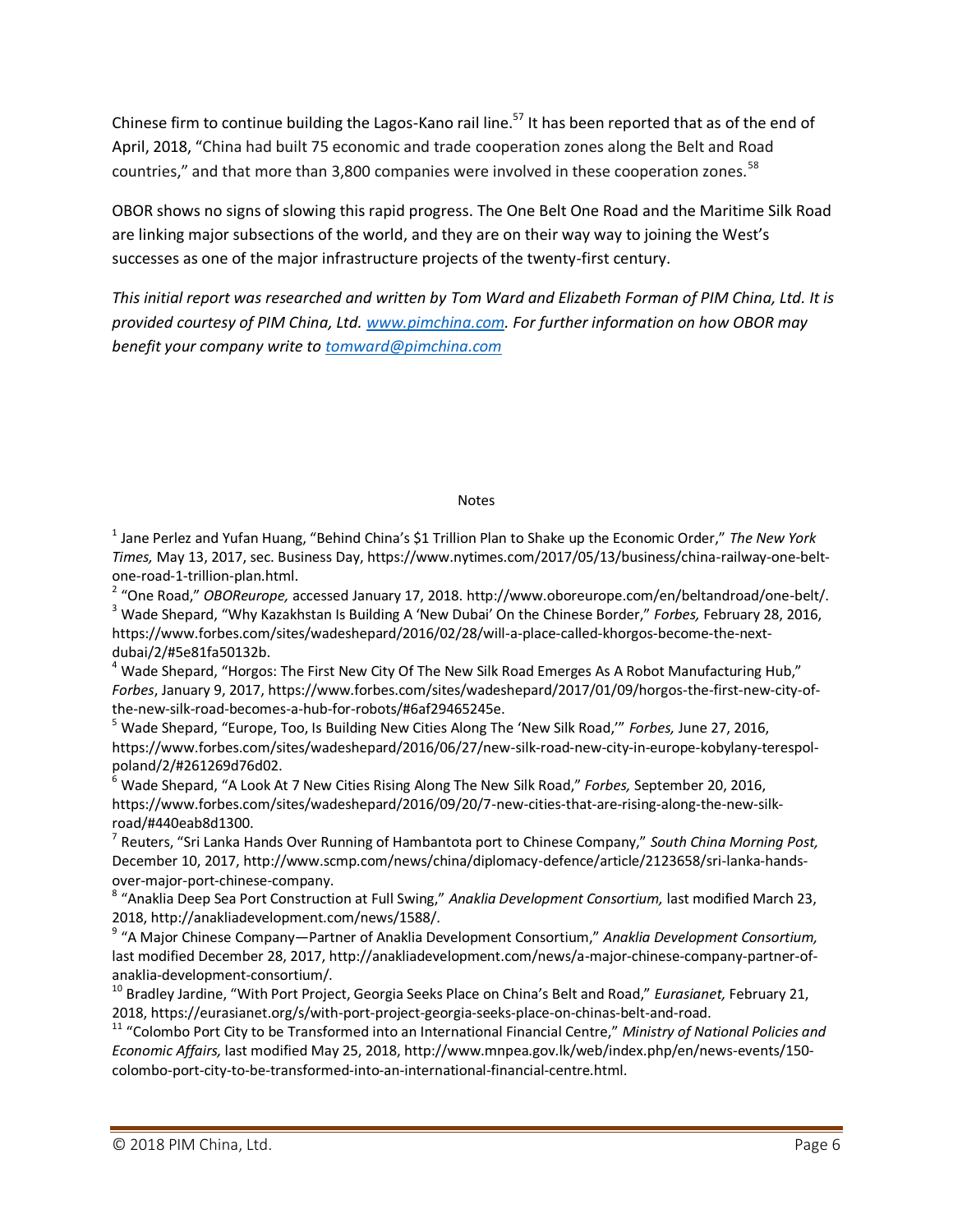<sup>12</sup> "Feature: Hearts Bound Together, City Built Together—China, Sri Lanka Co-Develop Colombo Port City," *CHEC Port City Colombo (Pvt) Ltd.,* last modified May 15, 2018,

http://www.portcitycolombo.lk/press/2018/05/23/hearts-bound-together-city-built-together-China-sri-lanka-codevelop-colombo-port-city.html.

<sup>13</sup> Haiquan Liu, "The Security Challenges of the "One Belt, One Road" Initiative and China's Choices," *Croatian International Relations Review* 23, no. 78 (2017): 133-134.

<sup>14</sup> Rajeev Ranjan Chaturvedy, "The 21st century Maritime Silk Road," *Observer Research Foundation,* February 10, 2017, http://www.orfonline.org/research/the-21st-century-maritime-silk-road/.

<sup>15</sup> Turloch Mooney, "China's Belt and Road Drives Southeast Asia Port Development," *JOC,* June 7, 2016, https://www.joc.com/port-news/asian-ports/china-belt-and-road-drives-southeast-asiadevelopment\_20160607.html.

<sup>16</sup> Yimou Lee and Thu Thu Aung, "China to Take 70 Percent Stake in Strategic Port in Myanmar—Official, *Reuters,* October 17, 2017, https://www.reuters.com/article/china-silkroad-myanmar-port/china-to-take-70-percent-stakein-strategic-port-in-myanmar-official-idUSL4N1MS3UB.

<sup>17</sup> "The Trains and Sea Ports of China's New Silk Road," *The News,* last modified May 11, 2017, https://www.thenews.com.pk/latest/203829-The-trains-and-sea-ports-of-Chinas-new-Silk-Road.

<sup>18</sup> Wade Shepard, "China's Seaport Shopping Spree: What China is Winning by Buying up the World's Ports,"

*Forbes*, September 6, 2017, https://www.forbes.com/sites/wadeshepard/2017/09/06/chinas-seaport-shoppingspree-whats-happening-as-the-worlds-ports-keep-going-to-china/#750b5eef4e9d.

**<sup>19</sup>** "China, Trinidad and Tobago Sign MOU on Cooperation Within the Framework of B&R Initiative," *Belt and Road Portal,* last modified May 15, 2018, https://eng.yidaiyilu.gov.cn/home/rolling/55333.htm.

**<sup>20</sup>** "Xi Calls for Integration of Development Strategies Between China, Trinidad and Tobago," *Belt and Road Portal,*  last modified May 16, 2018, https://eng.yidaiyilu.gov.cn/home/rolling/55431.htm.

<sup>21</sup> Fabian Cambero and Dave Sherwood, "China Invites Latin America to Take Part in One Belt, One Road," *Reuters,* January 23, 2018, https://www.reuters.com/article/us-chile-china/china-invites-latin-america-to-take-part-in-onebelt-one-road-idUSKBN1FB2CN.

<sup>22</sup> Elizabeth Gonzalez, "LatAm in Focus: Latin America Has One Foot in China's Belt and Road," *Americas Society/Council of the Americas,* February 8, 2018, https://www.as-coa.org/articles/latam-focus-latin-america-hasone-foot-chinas-belt-and-road.

<sup>23</sup> Ruijin Zhang, "Latin America, Another End of the Belt and Road?" *CGTN,* November 22, 2016,

https://news.cgtn.com/news/3d55444d3541544d/share\_p.html.

<sup>24</sup> Sam Bateman, "China joins the crowd in Djibouti," *East Asia Forum,* August 14, 2017,

http://www.eastasiaforum.org/2017/08/14/china-joins-the-crowd-in-djibouti/.

<sup>25</sup> Ben Blanchard, "China Formally Opens First Overseas Military Base in Djibouti," *Reuters,* August 1, 2017, https://www.reuters.com/article/us-china-djibouti/china-formally-opens-first-overseas-military-base-in-djiboutiidUSKBN1AH3E3.

<sup>26</sup> Minnie Chan, "First Djibouti…Now Pakistan Port Earmarked for a Chinese Naval Base, Sources Say," *South China Morning Post,* January 5, 2018, http://www.scmp.com/news/china/diplomacy-defence/article/2127040/firstdjibouti-now-pakistan-port-earmarked-chinese.

 $^{27}$  Jane Perlez and Yufan Huang, "Behind China's \$1 Trillion Plan."

<sup>28</sup> Jinping Xi, "Full Text of President Xi's Speech at Opening of Belt and Road Forum," *XinhuaNet,* May 14, 2017, http://news.xinhuanet.com/english/2017-05/14/c\_136282982.htm.

<sup>29</sup> Frank Tang, "Beijing Eyes Hong Kong and London for Fresh Belt and Road Funds," *South China Morning Post,* April 12, 2018, http://www.scmp.com/news/china/economy/article/2141487/beijing-eyes-hong-kong-and-londonfresh-belt-and-road-funds.

 $30$  Wade Shepard, "Why Kazakhstan Is Building A 'New Dubai."

<sup>31</sup> "Maersk: Rail Is Key To Driving Trade In Landlocked Countries," *Hellenic Shipping News Worldwide,* last modified August 29, 2017, http://www.hellenicshippingnews.com/maersk-rail-is-key-to-driving-trade-in-landlockedcountries/.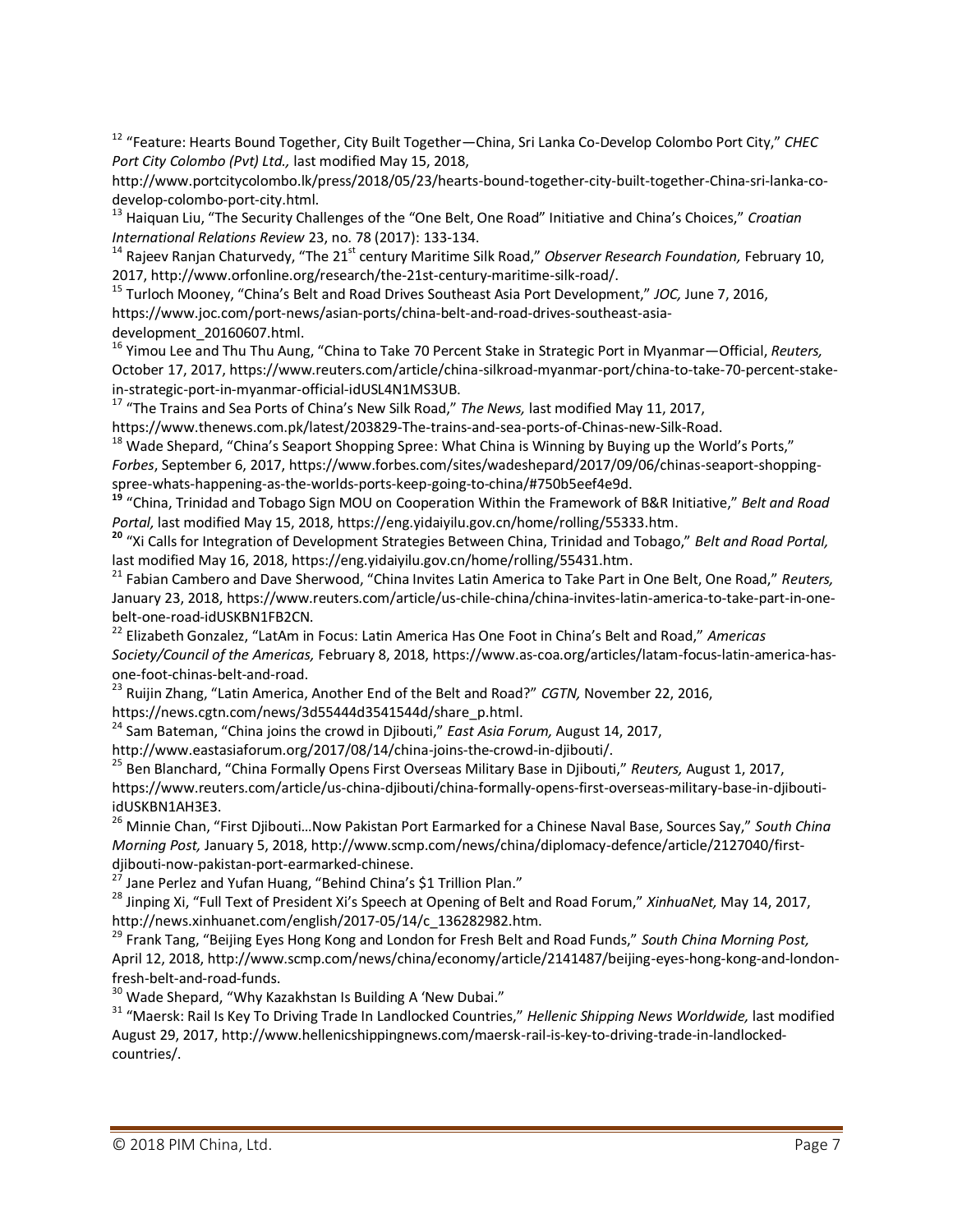<sup>32</sup> "Major Rail Firm Comes to Zim," *Zimbabwe Situation,* last modified April 1, 2018,

http://www.zimbabwesituation.com/news/major-rail-firm-comes-to-zim/.

<sup>33</sup> "Zambia Launches Construction of China-funded Mega-road project," *Xinhuanet,* last modified September 9, 2017, http://www.xinhuanet.com/english/2017-09/09/c\_136597011.htm.

<sup>34</sup> "Kenya Inaugurates New Chinese-Funded Railway," *Aljazeera,* last modified May 31, 2017,

http://www.aljazeera.com/news/2017/05/kenya-inaugurates-chinese-funded-railway-170531113643612.html. <sup>35</sup> "Kenya Marks 1<sup>st</sup> Anniversary of SGR Passenger Train Amid Smooth Operation," *Belt and Road Portal,* last

modified June 1, 2018, https://eng.yidaiyilu.gov.cn/home/rolling/56706.htm.

<sup>36</sup> Haiquan Liu, "The security challenges of the "One Belt, One Road" initiative and China's choices," 137-138. <sup>37</sup> Ibid., 138-140.

<sup>38</sup> Brenda Goh et al. "Local, global security firms in race along China's 'Silk Road,'" *Reuters,* April 24, 2017, https://www.reuters.com/article/us-china-silkroad-security-analysis/local-global-security-firms-in-race-alongchinas-silk-road-idUSKBN17P10Y.

<sup>39</sup> Lili Pike, "Will China's New Silk Road be green?" *Chinadialogue,* November 5, 2017, *Explainer,* https://www.chinadialogue.net/blog/9775-Explainer-Will-China-s-new-Silk-Road-be-green-/en.

 $^{40}$  Sarah Zheng, "US \$5.2 billion first phase of China-Thailand railway project facing further delays, reports say," *South China Morning Post,* October 7, 2017, http://www.scmp.com/news/china/diplomacydefence/article/2114359/us52-billion-first-phase-china-thailand-railway-project.

<sup>41</sup> Caiyu Liu and Daye Chu, "Thailand Approves EIA for China-designed High-speed Rail," *Global Times,* December 5, 2017, http://www.globaltimes.cn/content/1078885.shtml.

<sup>42</sup> "Construction of Thai-Chinese High-speed Rail to Start Fully Next Year: Thai Official," *Belt and Road Portal,* last modified June 4, 2018, https://eng.yidaiyilu.gov.cn/home/rolling/56970.htm.

<sup>43</sup> "Kenya inaugurates new Chinese-funded railway," *Aljazeera,* May 31, 2017,

http://www.aljazeera.com/news/2017/05/kenya-inaugurates-chinese-funded-railway-170531113643612.html.  $44$  Ibid.

<sup>45</sup> Peter Janssen, "Land-locked Laos on track for controversial China rail link," *NIKKEI Asian Review,* June 24, 2017, https://asia.nikkei.com/Politics-Economy/International-Relations/Land-locked-Laos-on-track-for-controversial-China-rail-link.

<sup>46</sup> Johan van de Ven, "The Belt and Road Initiative: Is China Putting its Money Where its Mouth Is?" *China* Brief 18, no. 5 (2018):14.

<sup>47</sup> "Inside China's US\$1 Billion Port in Sri Lanka Where Ships Don't Want to Stop," *The Straits Times*, last modified April 18, 2018, https://www.straitstimes.com/asia/south-asia/inside-chinas-us1-billion-port-in-sri-lanka-whereships-dont-want-to-stop.

48 Begoña Blanco Muñoz, "It costs Twice as Much to Export Olive Oil From Spain Using China's 'One Belt, One Road' Railway," *Quartz* (blog), May 18, 2016, https://qz.com/686816/the-view-from-spain-chinas-one-belt-one-roadrailway-is-an-unnecessary-folly/.

<sup>49</sup> Howard W. French, "Xi's Legacy May Rest on the World's Biggest Infrastructure Project," *Bloomberg Businessweek,* October 12, 2017, https://www.bloomberg.com/news/articles/2017-10-11/xi-s-legacy-may-rest-onthe-world-s-biggest-infrastructure-project.

<sup>50</sup> Sudha Ramachandran, "Iran, China, and the Silk Road Train," *The Diplomat,* March 30, 2016, http://thediplomat.com/2016/03/iran-china-and-the-silk-road-train/.

<sup>51</sup> Tom Holland, "Puffing Across the 'One Belt, One Road,' Rail Route to Nowhere," *South China Morning Post,* April 24, 2017, http://www.scmp.com/week-asia/business/article/2089507/puffing-across-one-belt-one-road-railroute-nowhere.

 $52$  Ibid.

<sup>53</sup> "China Signs More Trade Deals With Belt and Road Countries," *Belt and Road Portal,* last modified June 1, 2018, https://eng.yidaiyilu.gov.cn/home/rolling/56684.htm.

<sup>54</sup> Olivia Minnock, "Indonesia and China Sign \$23.3bn Belt and Road Contracts," *Business Chief,* April 16, 2018, https://asia.businesschief.com/leadership/995/Indonesia-and-China-sign-233bn-Belt-and-Road-contracts.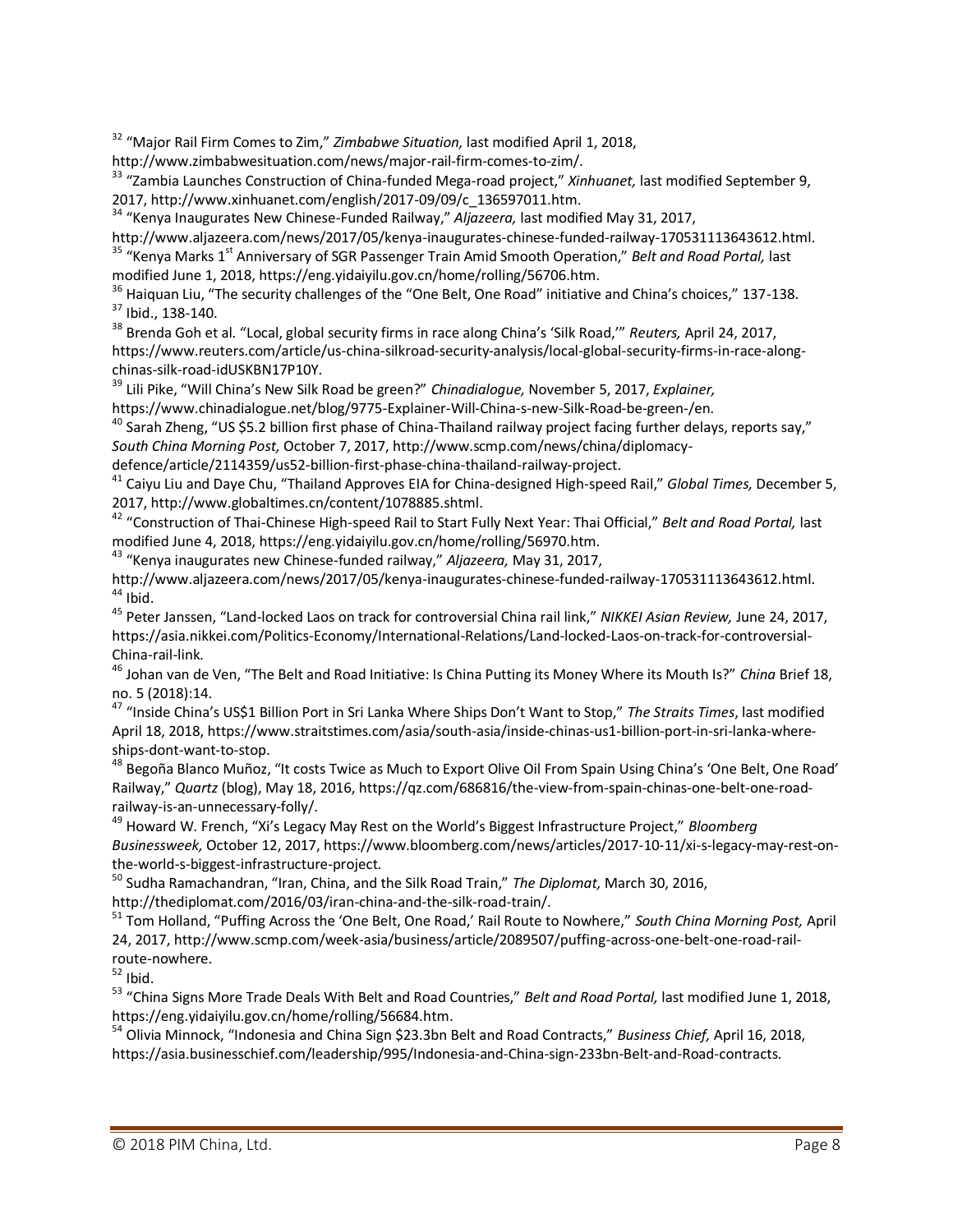<sup>55</sup> "China, Indonesia Assure Quality of Jakarta-Bandung High Speed Rail Project," *Belt and Road Portal,* last modified May 3, 2018, https://eng.yidaiyilu.gov.cn/home/rolling/54512.htm.

<sup>56</sup> "As Western Banks Leave, China Adds Brunei to New Silk Road," *Straits Times,* last modified March 5, 2018, https://www.straitstimes.com/asia/se-asia/as-western-banks-leave-china-adds-brunei-to-new-silk-road.

<sup>57</sup> "Chinese Firm, Nigeria Sign 6 Bln USD Rail Project Agreement," *Belt and Road Portal,* last modified May 16, 2018, https://eng.yidaiyilu.gov.cn/home/rolling/55439.htm.

<sup>58</sup> "China Signs More Trade Deals."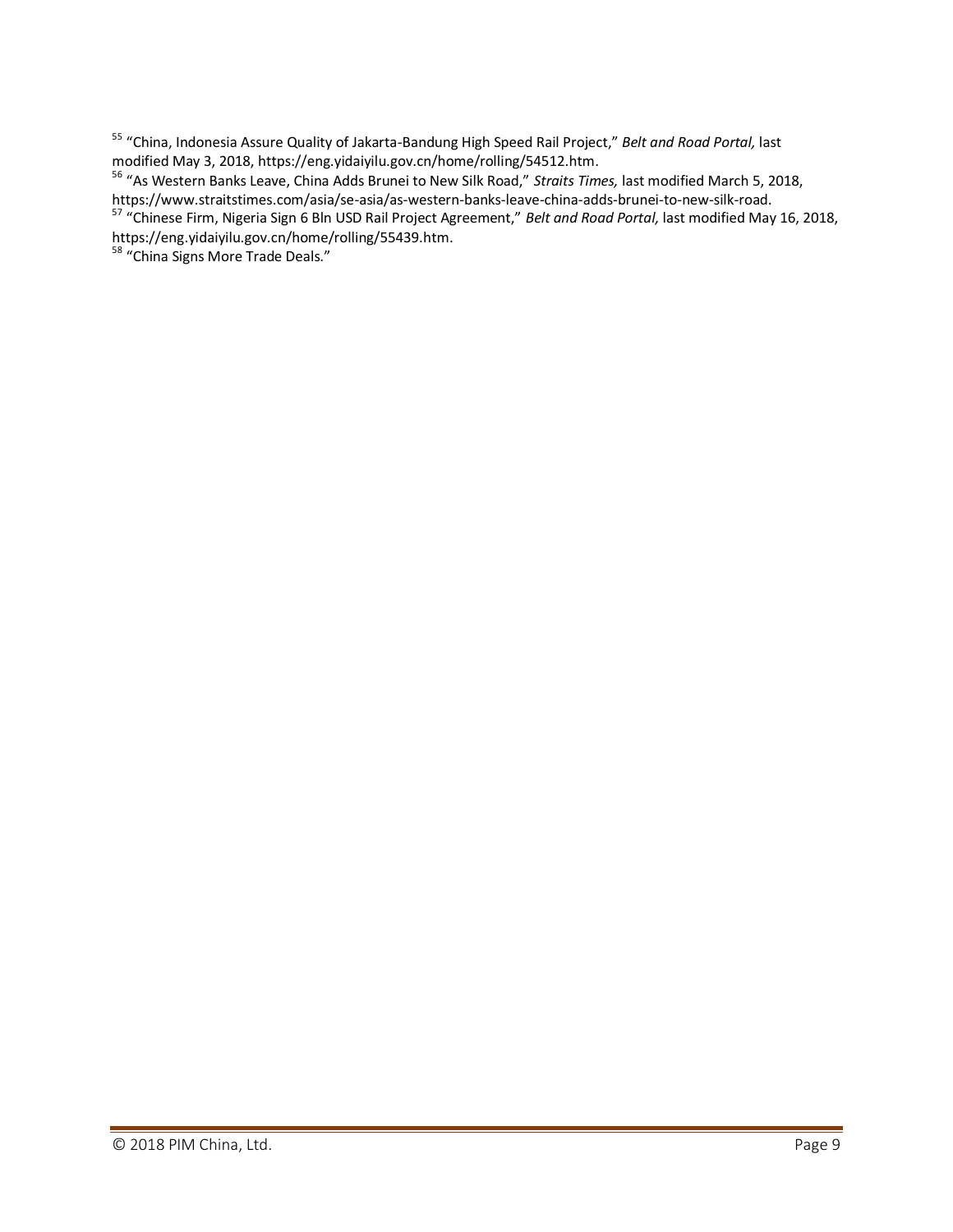## Bibliography

- "A Major Chinese Company—Partner of Anaklia Development Consortium." *Anaklia Development Consortium.* Last modified December 28, 2017. http://anakliadevelopment.com/news/a-major-chinese-company-partner-of-anakliadevelopment-consortium/.
- "Anaklia Deep Sea Port Construction at Full Swing." *Anaklia Development Consortium.* Last modified March 23, 2018. http://anakliadevelopment.com/news/1588/.
- "As Western Banks Leave, China Adds Brunei to New Silk Road." *Straits Times.* Last modified March 5, 2018. https://www.straitstimes.com/asia/se-asia/as-western-banks-leave-chinaadds-brunei-to-new-silk-road.
- Bateman Sam. "China joins the crowd in Djibouti." *East Asia Forum.* August 14, 2017. http://www.eastasiaforum.org/2017/08/14/china-joins-the-crowd-in-djibouti/.
- Blanchard, Ben. "China Formally Opens First Overseas Military Base in Djibouti." *Reuters.* August 1, 2017. https://www.reuters.com/article/us-china-djibouti/china-formally-opensfirst-overseas-military-base-in-djibouti-idUSKBN1AH3E3.
- Cambero, Fabian and Dave Sherwood. "China Invites Latin America to Take Part in One Belt, One Road." *Reuters.* January 23, 2018. https://www.reuters.com/article/us-chilechina/china-invites-latin-america-to-take-part-in-one-belt-one-road-idUSKBN1FB2CN.
- Chan, Minnie. "First Djibouti…Now Pakistan Port Earmarked for a Chinese Naval Base, Sources Say." *South China Morning Post.* January 5, 2018. http://www.scmp.com/news/china/diplomacy-defence/article/2127040/first-djibouti-nowpakistan-port-earmarked-chinese.
- Chaturvedy, Rajeev Ranjan. "The 21st century Maritime Silk Road." *Observer Research Foundation.* February 10, 2017. http://www.orfonline.org/research/the-21st-centurymaritime-silk-road/.
- "China, Indonesia Assure Quality of Jakarta-Bandung High Speed Rail Project." *Belt and Road Portal.* Last modified May 3, 2018. https://eng.yidaiyilu.gov.cn/home/rolling/54512.htm.
- "China Signs More Trade Deals With Belt and Road Countries." *Belt and Road Portal.* Last modified June 1, 2018. https://eng.yidaiyilu.gov.cn/home/rolling/56684.htm.
- "China, Trinidad and Tobago Sign MOU on Cooperation Within the Framework of B&R Initiative." *Belt and Road Portal.* Last modified May 15, 2018. https://eng.yidaiyilu.gov.cn/home/rolling/55333.htm.
- "Chinese Firm, Nigeria Sign 6 Bln USD Rail Project Agreement." *Belt and Road Portal.* Last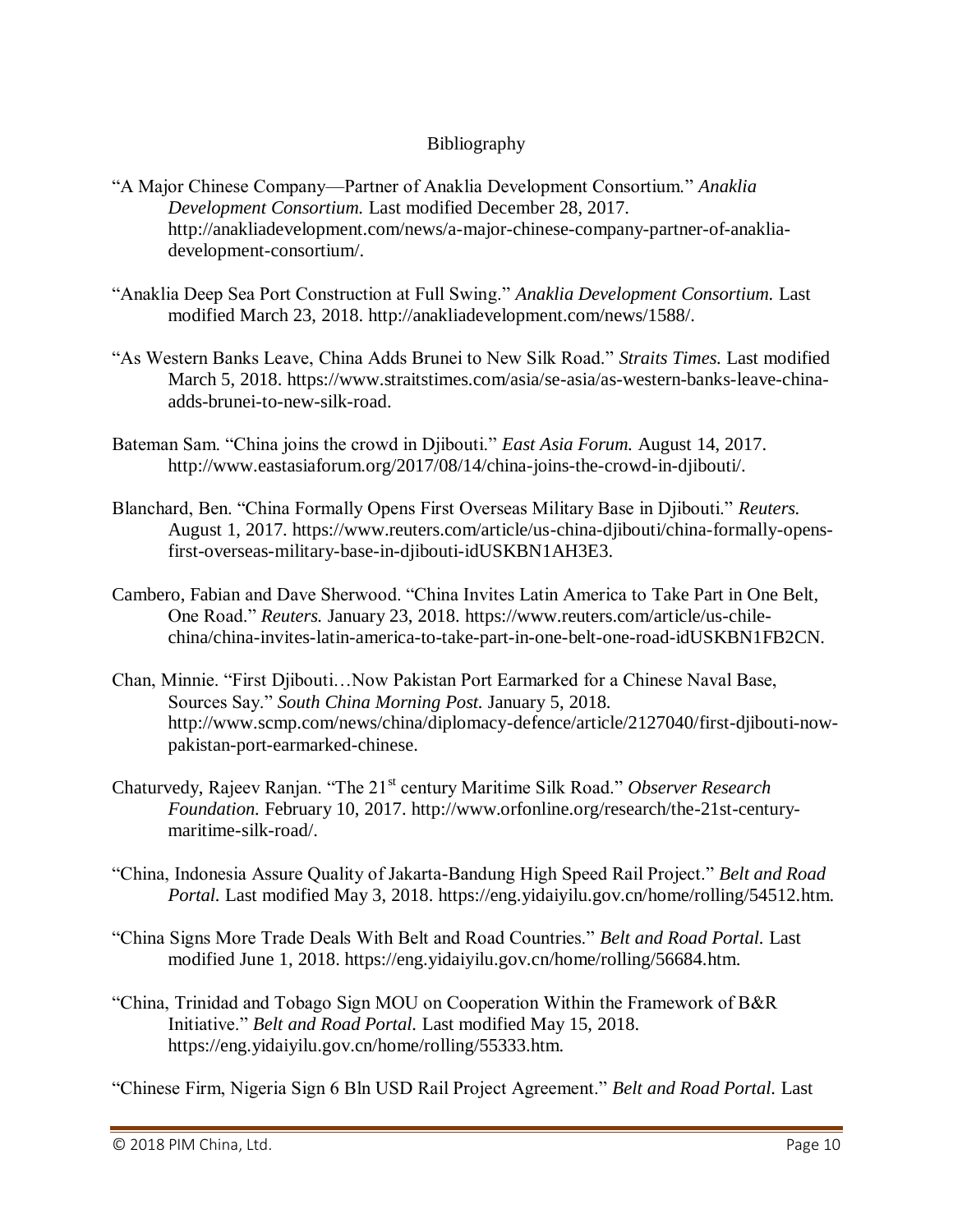modified May 16, 2018. https://eng.yidaiyilu.gov.cn/home/rolling/55439.htm.

- "Colombo Port City to be Transformed into an International Financial Centre." *Ministry of National Policies and Economic Affairs.* Last modified May 25, 2018. http://www.mnpea.gov.lk/web/index.php/en/news-events/150-colombo-port-city-to-betransformed-into-an-international-financial-centre.html.
- "Construction of Thai-Chinese High-speed Rail to Start Fully Next Year: Thai Official." *Belt and Road Portal.* Last modified June 4, 2018. https://eng.yidaiyilu.gov.cn/home/rolling/56970.htm.
- "Feature: Hearts Bound Together, City Built Together—China, Sri Lanka Co-Develop Colombo Port City." *CHEC Port City Colombo (Pvt) Ltd.* Last modified May 15, 2018. http://www.portcitycolombo.lk/press/2018/05/23/hearts-bound-together-city-builttogether-China-sri-lanka-co-develop-colombo-port-city.html.
- French, Howard W. "Xi's Legacy May Rest on the World's Biggest Infrastructure Project." *Bloomberg Businessweek.* October 12, 2017. https://www.bloomberg.com/news/articles/2017-10-11/xi-s-legacy-may-rest-on-theworld-s-biggest-infrastructure-project.
- Goh, Brenda, Michael Martina, and Christian Shepherd. "Local, global security firms in race along China's 'Silk Road.'" *Reuters.* April 24, 2017. https://www.reuters.com/article/uschina-silkroad-security-analysis/local-global-security-firms-in-race-along-chinas-silkroad-idUSKBN17P10Y.
- Gonzalez Elizabeth. "LatAm in Focus: Latin America Has One Foot in China's Belt and Road." *Americas Society/Council of the Americas.* February 8, 2018. https://www.ascoa.org/articles/latam-focus-latin-america-has-one-foot-chinas-belt-and-road.
- Holland, Tom. "Puffing Across the 'One Belt, One Road,' Rail Route to Nowhere." *South China Morning Post.* April 24, 2017. http://www.scmp.com/weekasia/business/article/2089507/puffing-across-one-belt-one-road-rail-route-nowhere.
- "Inside China's US\$1 Billion Port in Sri Lanka Where Ships Don't Want to Stop." *The Straits Times*. Last modified April 18, 2018. https://www.straitstimes.com/asia/south-asia/insidechinas-us1-billion-port-in-sri-lanka-where-ships-dont-want-to-stop.
- Janssen, Peter. "Land-locked Laos on track for controversial China rail link." *NIKKEI Asian Review.* June 24, 2017. https://asia.nikkei.com/Politics-Economy/International-Relations/Land-locked-Laos-on-track-for-controversial-China-rail-link.
- Jardine, Bradley. "With Port Project, Georgia Seeks Place on China's Belt and Road." *Eurasianet.* February 21, 2018. https://eurasianet.org/s/with-port-project-georgia-seeksplace-on-chinas-belt-and-road.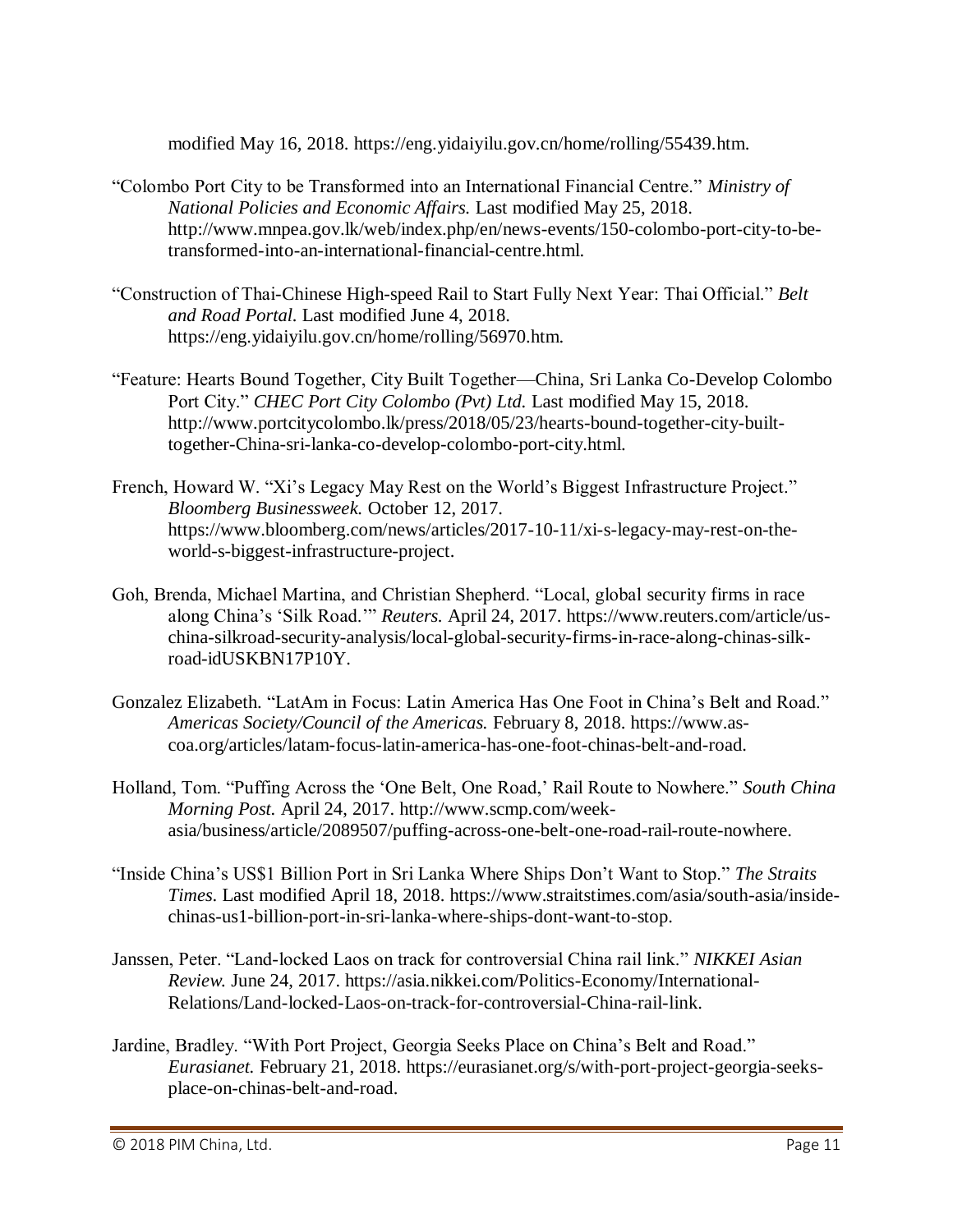- "Kenya inaugurates new Chinese-funded railway." *Aljazeera.* May 31, 2017. http://www.aljazeera.com/news/2017/05/kenya-inaugurates-chinese-funded-railway-170531113643612.html.
- "Kenya Marks 1<sup>st</sup> Anniversary of SGR Passenger Train Amid Smooth Operation." *Belt and Road Portal.* Last modified June 1, 2018. https://eng.yidaiyilu.gov.cn/home/rolling/56706.htm.
- Lee, Yimou, and Thu Thu Aung. "China to Take 70 Percent Stake in Strategic Port in Myanmar—Official. *Reuters.* October 17, 2017. https://www.reuters.com/article/chinasilkroad-myanmar-port/china-to-take-70-percent-stake-in-strategic-port-in-myanmarofficial-idUSL4N1MS3UB.
- Liu, Caiyu, and Daye Chu. "Thailand Approves EIA for China-designed High-speed Rail." *Global Times.* December 5, 2017. http://www.globaltimes.cn/content/1078885.shtml.
- Liu, Haiquan. "The Security Challenges of the "One Belt, One Road" Initiative and China's Choices." *Croatian International Relations Review* 23, no. 78 (2017): 129-147.
- "Maersk: Rail Is Key To Driving Trade In Landlocked Countries." *Hellenic Shipping News Worldwide.* Last modified August 29, 2017. http://www.hellenicshippingnews.com/maersk-rail-is-key-to-driving-trade-in-landlockedcountries/.
- "Major Rail Firm Comes to Zim." *Zimbabwe Situation.* Last modified April 1, 2018. http://www.zimbabwesituation.com/news/major-rail-firm-comes-to-zim/.

Minnock, Olivia. "Indonesia and China Sign \$23.3bn Belt and Road Contracts." *Business Chief.* April 16,

2018. https://asia.businesschief.com/leadership/995/Indonesia-and-China-sign-233bn-Belt-and-Road-contracts.

- Mooney, Turloch. "China's Belt and Road Drives Southeast Asia Port Development." *JOC.* June 7, 2016. https://www.joc.com/port-news/asian-ports/china-belt-and-road-drivessoutheast-asia-development\_20160607.html.
- Muñoz, Begoña Blanco. "It costs Twice as Much to Export Olive Oil rom Spain Using China's 'One Belt, One Road' Railway." *Quartz* (blog). May 18, 2016. https://qz.com/686816/the-view-from-spain-chinas-one-belt-one-road-railway-is-anunnecessary-folly/.
- Perlez, Jane, and Yufan Huang. "Behind China's \$1 Trillion Plan to Shake Up the Economic Order." *The New York Times*. May 13, 2017. https://www.nytimes.com/2017/05/13/business/china-railway-one-belt-one-road-1 trillion-plan.html.
- "One Road." *OBOReurope.* Accessed January 17, 2018.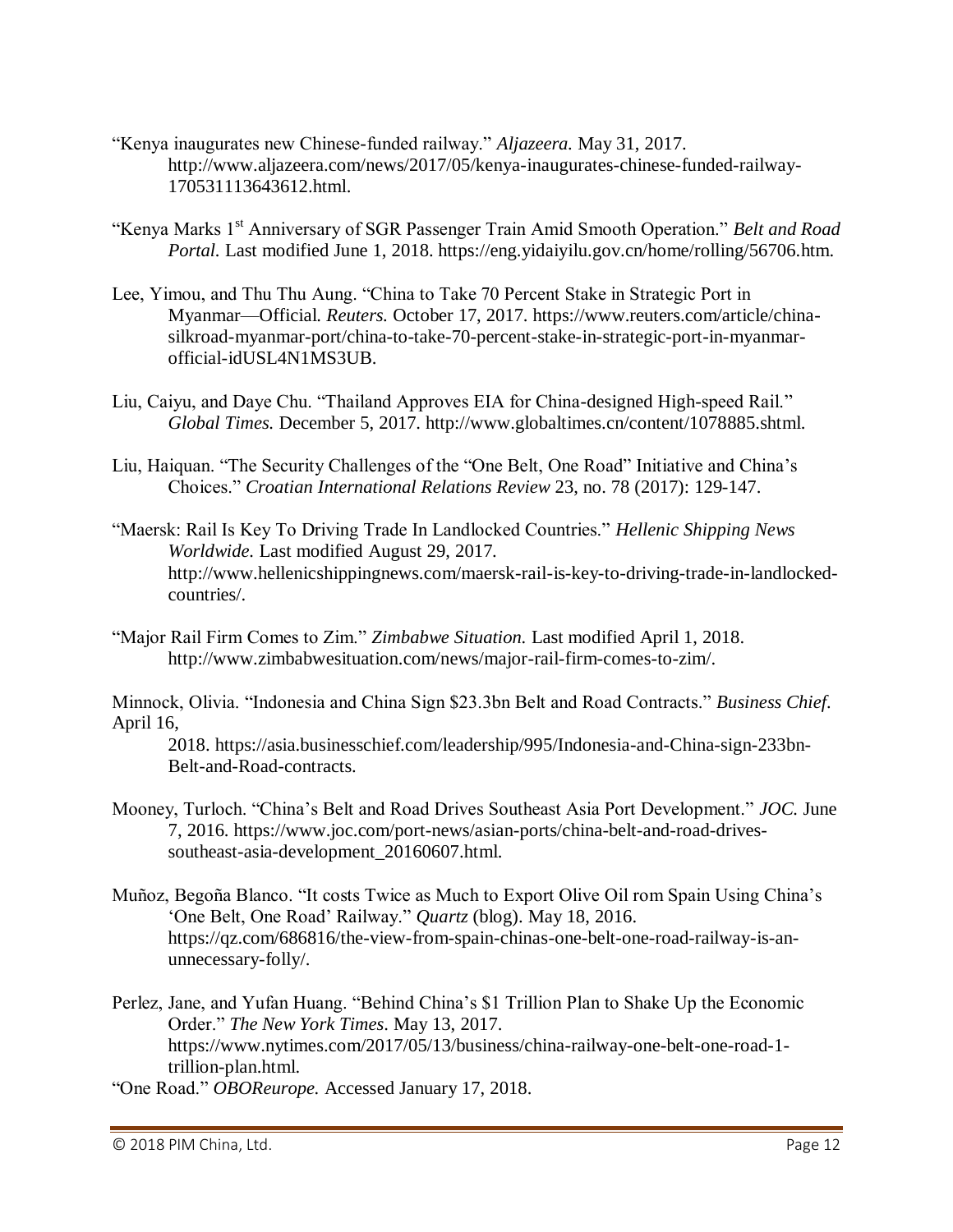http://www.oboreurope.com/en/beltandroad/one-belt/.

- Pike, Lili. "Will China's New Silk Road be green?" *Chinadialogue.* November 5, 2017. *Explainer*. https://www.chinadialogue.net/blog/9775-Explainer-Will-China-s-new-Silk-Road-be-green-/en.
- Ramachandran, Sudha. "Iran, China, and the Silk Road Train." *The Diplomat.* March 30, 2016. http://thediplomat.com/2016/03/iran-china-and-the-silk-road-train/.
- Reuters. "Sri Lanka Hands Over Running of Hambantota port to Chinese Company." *South China Morning Post.* December 10, 2017. http://www.scmp.com/news/china/diplomacydefence/article/2123658/sri-lanka-hands-over-major-port-chinese-company.
- Shepard, Wade. "A Look At 7 New Cities Rising Along The New Silk Road." *Forbes.* September 20, 2016. https://www.forbes.com/sites/wadeshepard/2016/09/20/7-newcities-that-are-rising-along-the-new-silk-road/#440eab8d1300.
- Shepard. Wade. "China's Seaport Shopping Spree: What China is Winning by Buying up the World's Ports." *Forbes*. September 6, 2017. https://www.forbes.com/sites/wadeshepard/2017/09/06/chinas-seaport-shopping-spreewhats-happening-as-the-worlds-ports-keep-going-to-china/#750b5eef4e9d.
- Shepard, Wade. "Europe, Too, Is Building New Cities Along The 'New Silk Road.'" *Forbes.* June 27, 2016. https://www.forbes.com/sites/wadeshepard/2016/06/27/new-silk-roadnew-city-in-europekobylany-terespol-poland/.
- Shepard, Wade. "Horgos: The First New City Of The New Silk Road Emerges As A Robot Manufacturing Hub." *Forbes*. January 9, 2017. https://www.forbes.com/sites/wadeshepard/2017/01/09/horgos-the-first-new-city-of-thenew-silk-road-becomes-a-hub-for-robots/.
- Shepard, Wade. "Why Kazakhstan Is Building A 'New Dubai' On The Chinese Border." *Forbes.* February 28, 2016. https://www.forbes.com/sites/wadeshepard/2016/02/28/will-a-placecalled-khorgos-become-the-next-dubai/.
- Tang, Frank. "Beijing Eyes Hong Kong and London for Fresh Belt and Road Funds." *South China Morning Post.* April 12, 2018. http://www.scmp.com/news/china/economy/article/2141487/beijing-eyes-hong-kongand-london-fresh-belt-and-road-funds.
- "The Trains and Sea Ports of China's New Silk Road." *The News.* Last modified May 11, 2017. https://www.thenews.com.pk/latest/203829-The-trains-and-sea-ports-of-Chinas-new-Silk-Road.

Ven, Johan van de. "The Belt and Road Initiative: Is China Putting its Money Where its Mouth